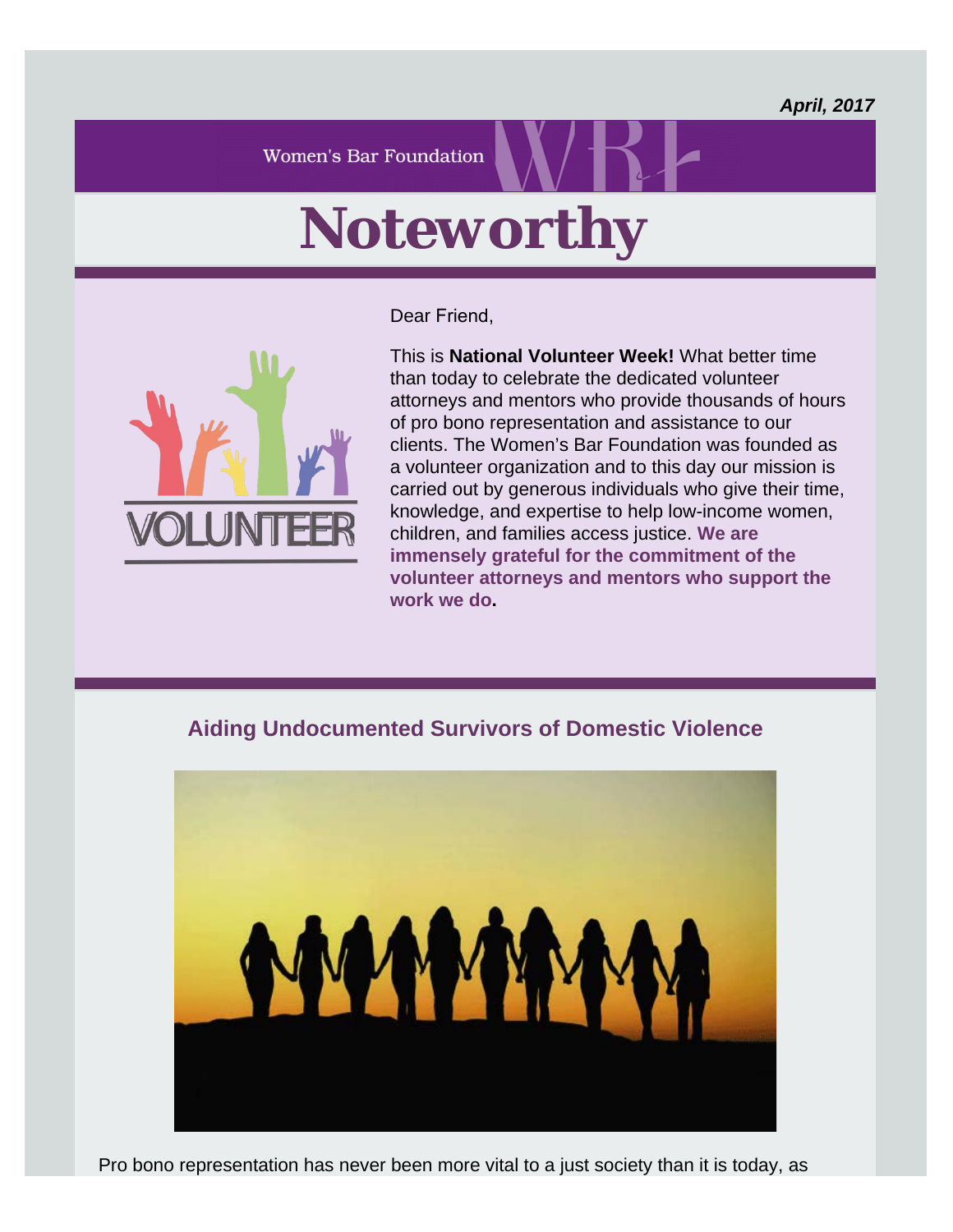immigrant survivors of domestic violence face new legal obstacles in light of changing immigration policies. In the face of these new policies, many of our immigrant clients are more afraid to utilize the judicial process or seek the help of law enforcement in order to gain protection from an abuser. To learn more about how immigration policy impacts the safety of domestic violence survivors, read our **[Letter to the Editor of Massachusetts](https://wbawbf.org/content/letter-volunteers-sought-help-undocumented-domestic-abuse-victims) [Lawyers Weekly](https://wbawbf.org/content/letter-volunteers-sought-help-undocumented-domestic-abuse-victims)**.

## **Marisa's Story**

Marisa was married in Mexico. Throughout Marisa's first year of marriage, her husband physically, emotionally, and sexually abused her. Marisa reported the abuse to a physician in Mexico, but the physician—seeing Marisa's bloody lip and black eye—told her the abuse was "not that bad."

After moving to the United States at the demand of her husband, the abuse escalated. Marisa came to the Women's Bar Foundation (WBF) for help, and a WBF volunteer attorney helped her obtain a permanent restraining order against her husband. She is now working with WBF volunteer attorneys to file for divorce.

Marisa, like many WBF clients, was initially afraid to seek help because she was undocumented. Fortunately for Marisa, WBF volunteer attorneys represent survivors of domestic violence regardless of their immigration status. Marisa now has the aid of skilled WBF volunteer attorneys to help her navigate the complex legal issues that she may face in the coming months.

There are countless numbers of undocumented survivors of domestic violence like Marisa in Massachusetts. To address the growing need for representation, the Women's Bar Foundation and Victim Rights Law Center recently hosted a training for attorneys working with survivors of domestic violence facing deportation or removal.

If you are interested in supporting our clients who face new challenges at the intersection of immigration and family law, contact Rachel Biscardi at **[rbiscardi@womensbar.org](mailto:rbiscardi@womensbar.org)**. If you are unable to represent a client, but want to support undocumented survivors, consider making a donation to the (WBF). One way that we utilize donations is to provide language translation services to better assist our non-English speaking clients.

**Join Us at Comedy Night!**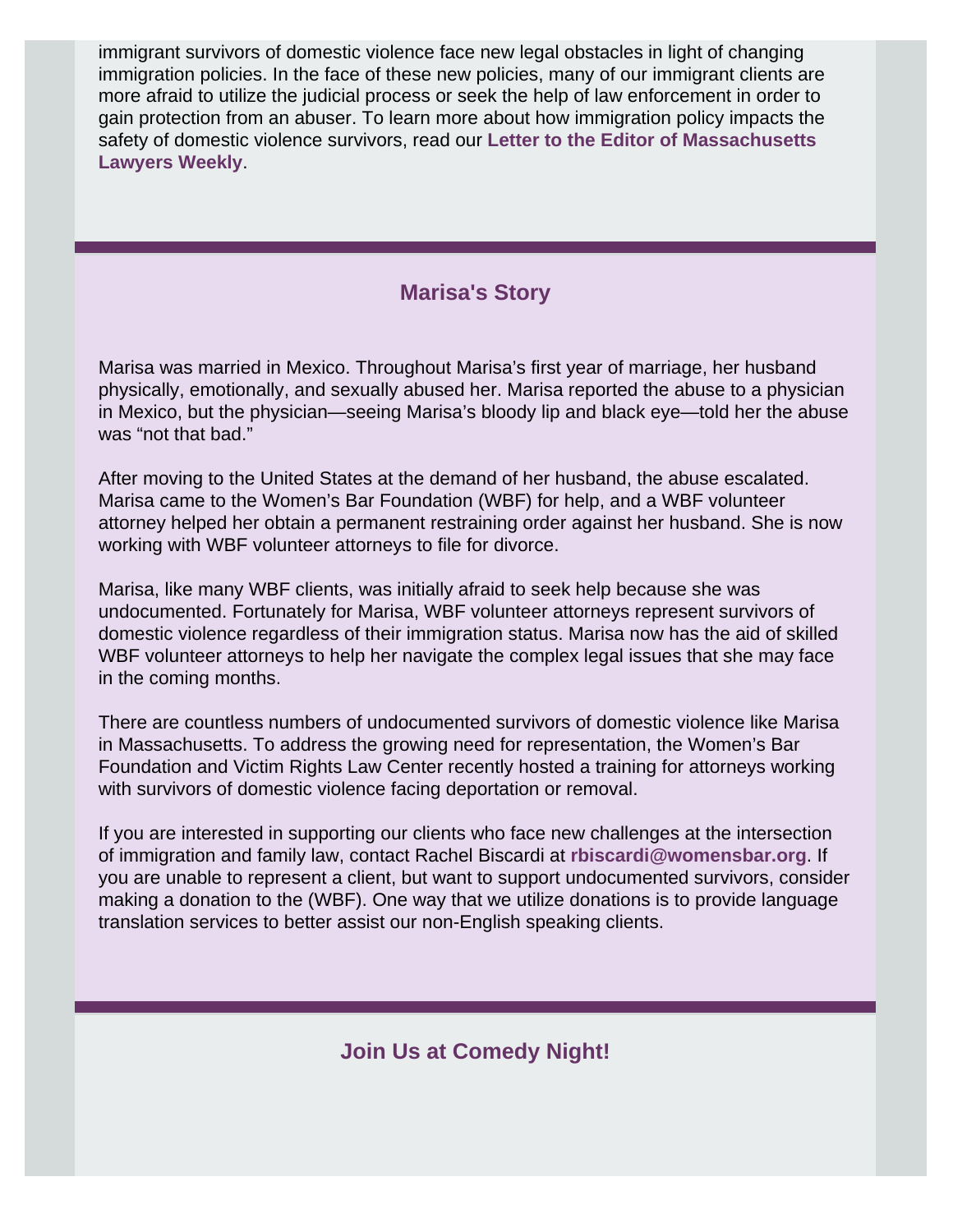

This year's comedy will be brought to you by the Comedy Night All-Stars. **[Buy your tickets](https://wbawbf.org/wbf/content/womens-bar-foundation-comedy-night) [here](https://wbawbf.org/wbf/content/womens-bar-foundation-comedy-night)** and thank you for supporting the pro bono work of the WBF!



*The Women's Bar Foundation is dedicated to ensuring access to justice for lowincome women. We create a community committed to providing free legal assistance to low-income women and their families.*